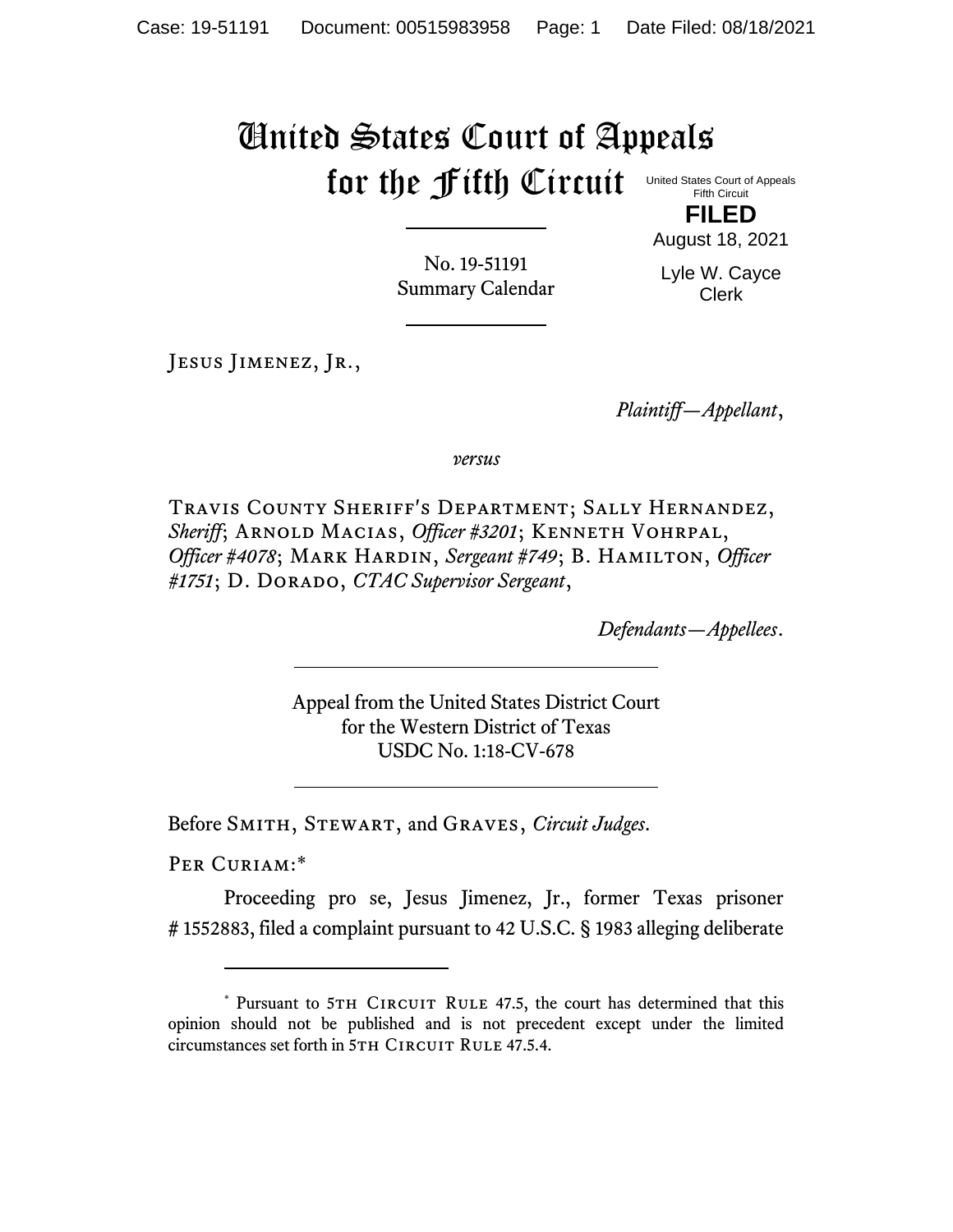## No. 19-51191

indifference and excessive use of force while he was a pretrial detainee. The district court granted summary judgment in favor of the defendants, and Jimenez now appeals. We review such a ruling de novo. *Hyatt v. Thomas*, 843 F.3d 172, 176 (5th Cir. 2016). Summary judgment is appropriate "if the movant shows that there is no genuine dispute as to any material fact and the movant is entitled to judgment as a matter of law." FED. R. CIV. P.  $56(a)$ ; *see Washburn v. Harvey*, 504 F.3d 505, 508 (5th Cir. 2007). "A dispute is genuine if the summary judgment evidence is such that a reasonable jury could return a verdict for the [non-movant]." *Hyatt*, 843 F.3d at 177 (internal quotation marks and citation omitted). "We review evidence in the light most favorable to the nonmoving party, but conclusional allegations and unsubstantiated assertions may not be relied on as evidence by the nonmoving party." *Carnaby v. City of Houston*, 636 F.3d 183, 187 (5th Cir. 2011).

Jimenez's complaint focuses on a December 2016 accident involving two inmate transport buses. He maintains that the defendants showed deliberate indifference to his safety by placing him on a bus without providing him with seat belts and that he suffered severe injuries when a bus sent to replace a disabled transport vehicle backed into the bus where Jimenez was located. In addition, Jimenez maintains that the defendants failed to provide medical care at the scene of the accident and did not transport him immediately to medical personnel on his return to the Travis County Correctional Complex.

A pretrial detainee has a right to be protected from harm under the Due Process Clause of the Fourteenth Amendment. *Hare v. City of Corinth*, 74 F.3d 633, 639 (5th Cir. 1996) (en banc). Because Jimenez is complaining of episodic acts of the defendants, the deliberate indifference standard of *Farmer v. Brennan*, 511 U.S. 825, 837-40 (1994), applies. *Hare*, 74 F.3d at 639, 647-48, 650. A prison official acts with deliberate indifference if "the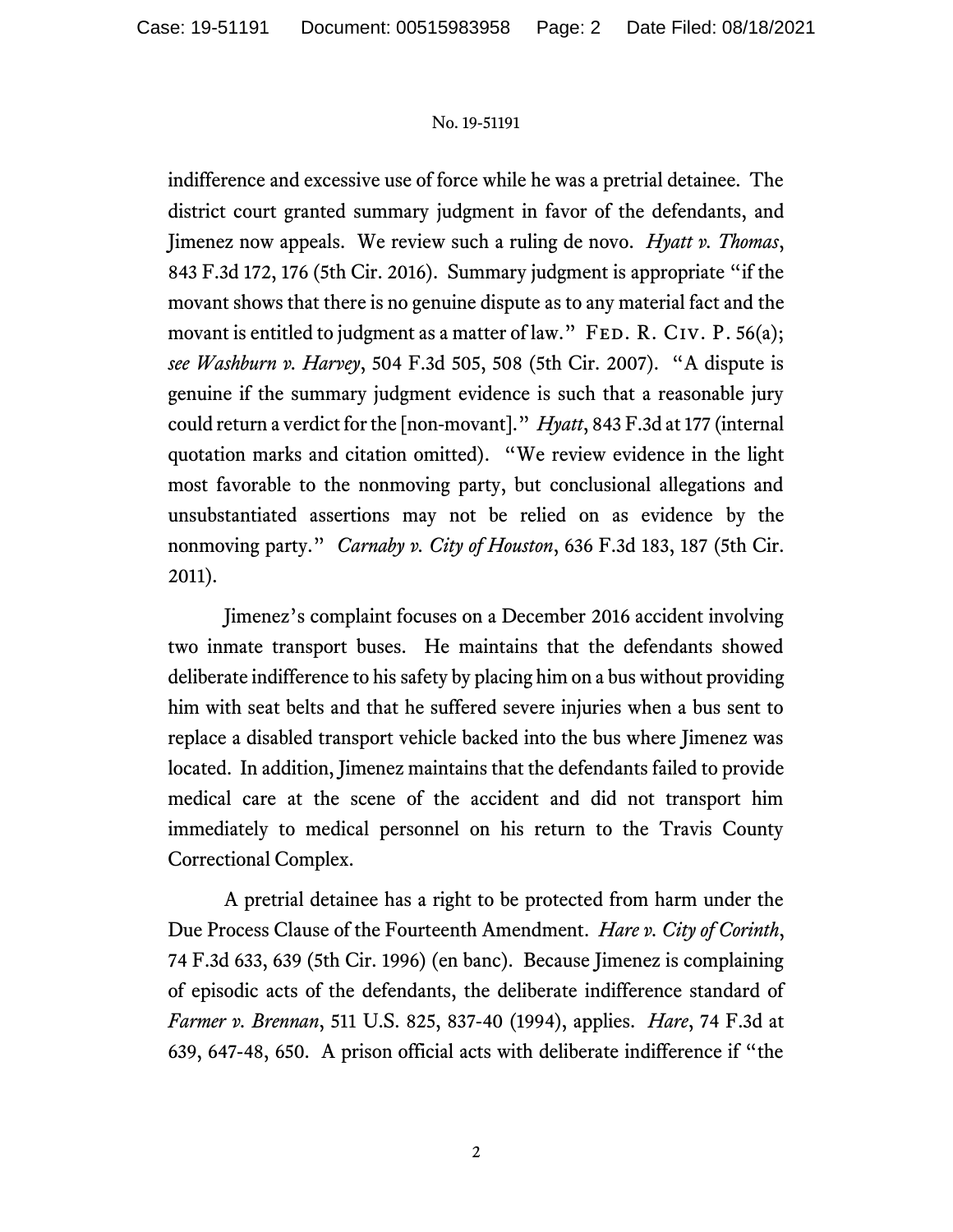## No. 19-51191

official knows of and disregards an excessive risk to inmate health or safety; the official must both be aware of facts from which the inference could be drawn that a substantial risk of serious harm exists, and he must also draw the inference." *Farmer*, 511 U.S. at 837. Jimenez has failed to show that the defendants evinced deliberate indifference for his safety, as there is no federally protected right to safety restraints in prison transport vehicles and because there was no summary judgment evidence establishing that the bus collision arose as a result of knowingly reckless behavior by the defendants. *Cf. Rogers v. Boatright*, 709 F.3d 403, 408-09 (5th Cir. 2013) (acknowledging that the absence of seat belts alone did not establish deliberate indifference but finding that the plaintiff's allegations that the defendant was driving recklessly and admitted to knowing of prior incidents was sufficient to demonstrate that the defendant was aware of the risk of harm). As for Jimenez's claims that he was denied medical care, the record reflects that he saw medical staff within three hours of the accident. He has not established that this delay resulted in substantial physical or psychological harm. *See Easter v. Powell*, 467 F.3d 459, 464-65 (5th Cir. 2006) (stating that a deliberate indifference claim may be based on a delay in receiving medical care if the delay resulted in substantial harm); *see also Alderson v. Concordia Par. Corr. Facility*, 848 F.3d 415, 422 (5th Cir. 2017) (applying *Easter* to a pretrial detainee).

Jimenez also contends that when he complained of his pain, the defendants threatened to drag him off the disabled bus if he did not move to the replacement vehicle. The Eighth Amendment standard applies to allegations of use of excessive force by both convicted prisoners and pretrial detainees. *Rankin v. Klevenhagen*, 5 F.3d 103, 106 (5th Cir. 1993). However, the use of verbal threats or offensive language does not violate the Constitution. *See Bender v. Brumley*, 1 F.3d 271, 274 n.4 (5th Cir. 1993).